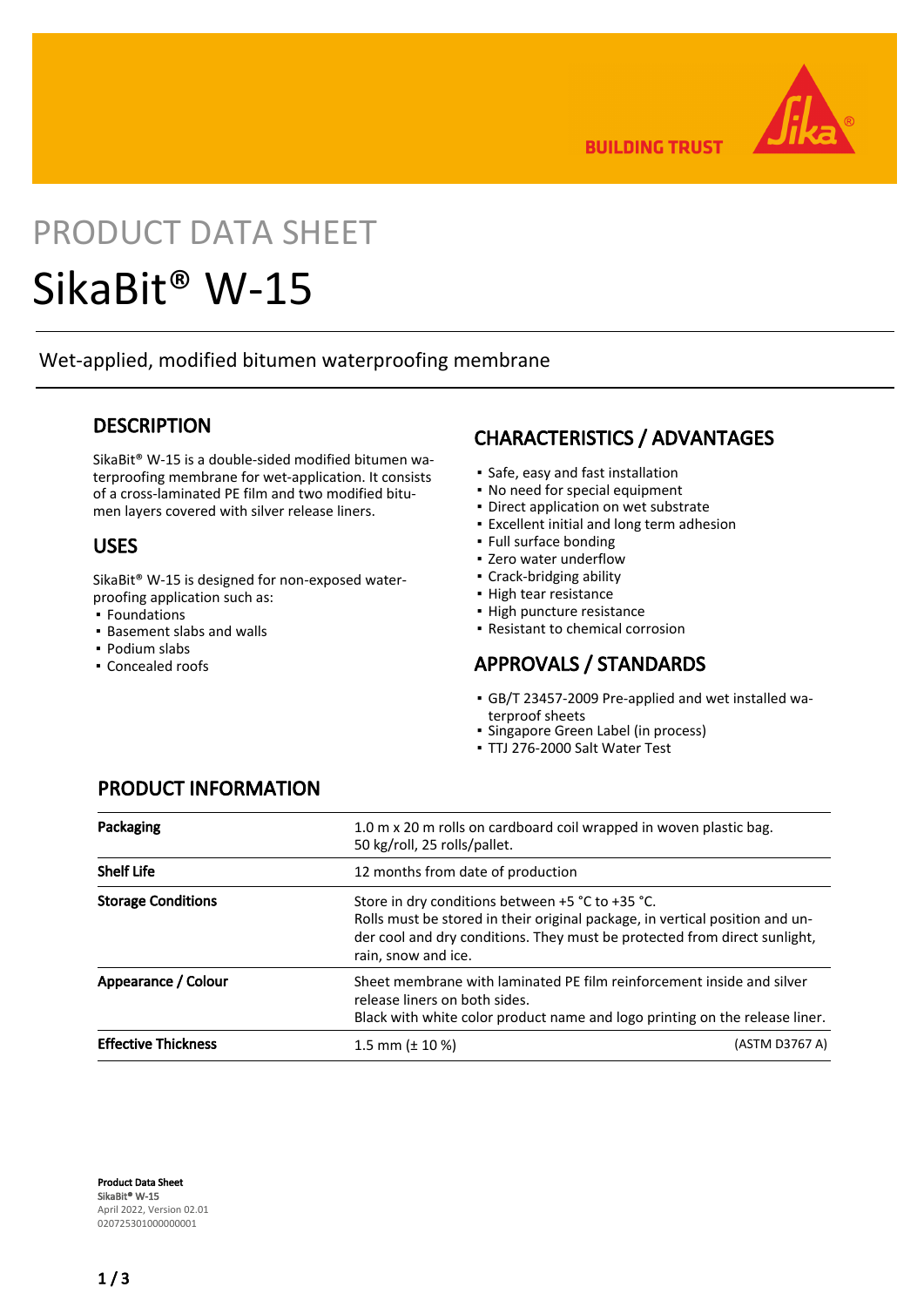#### TECHNICAL INFORMATION

| <b>Tensile Strength</b>               | 4 N/mm ( $\pm$ 10 %)<br>(*) Modified                                              |                    | (ASTM D412 *)               |
|---------------------------------------|-----------------------------------------------------------------------------------|--------------------|-----------------------------|
| Elongation                            | $200\%$ ( $\pm$ 10 %)<br>(*) Modified                                             |                    | (ASTM D412 *)               |
| Resistance to tear (nail shank)       | 23 N ( $\pm$ 10 %)                                                                |                    | (ASTM D624)                 |
| <b>Joint Peel Resistance</b>          | 700 N/m ( $\pm$ 10 %)<br>(At 23 °C)                                               |                    | (ASTM D1876)                |
| <b>Joint Shear Resistance</b>         | 220 N $(\pm 10 \%)$                                                               |                    | (ASTM E154)                 |
| <b>Foldability at Low Temperature</b> | Low temperature flexibility<br>Cycling over crack (100<br>cycl.)<br>$(At -15o C)$ | Unaffected<br>Pass | (ASTM D1970)<br>(ASTM C836) |
| Resistance to lateral water migration | 70 m ( $\pm$ 10 %)                                                                |                    | (ASTM D5385)                |

#### BASIS OF PRODUCT DATA

All technical data stated in this Product Data Sheet are based on laboratory tests. Actual measured data may vary due to circumstances beyond our control.

#### LIMITATIONS

Apply at temperatures above +15 °C only. SikaBit® W-15 is not UV-stabilized and shall not be used on structures where it is permanently exposed to weathering.

The installed SikaBit® W-15 shall be protected against mechanical damage with a suitable protective layer. It takes a about seven days for the bond strength between the membrane and the concrete substrate to fully develop. Manual testing of the bond-strength (cross-cut peel-off test) is recommended prior to backfilling especially in case of low ambient temperatures.

#### ECOLOGY

For information and advice on the safe handling, storage and disposal of chemical products, users shall refer to the most recent Material Safety Data Sheet containing physical, ecological, toxicological and other safety-related data.

### APPLICATION INSTRUCTIONS

#### APPLICATION METHOD / TOOLS

#### PRE-Application

This method applies for waterproofing below foundations and base slabs.

Prior to the installation of SikaBit® W-15, a layer of very smooth and solid cement concrete is required as a substrate. No standing water is allowed. SikaBit® W-15 is then unrolled and aligned. The long edges of the membrane are overlapped by min. 80 mm and firmly pressed together using a roller. The short edges of the membrane are overlapped in the same way. The overlaps need to be staggered. After removal of the release liner a modified cement concrete screed is applied to all horizontal areas.

#### POST-Application

This method applies for waterproofing of walls, podium slabs and concealed roofs.

Prior to the installation of SikaBit® W-15 the concrete needs to be saturated by water (use water hose). Any protrusions need to be removed and the concrete surface needs to be cleaned.

A bonding adhesive SikaBit®-1 (with approximate of 2–3 kg/m2) is applied to the substrate. Then the SikaBit® W-15 membrane is unrolled and pressed into the fresh adhesive after removal of the release liner. The long edges of the membrane are overlapped by min. 80 mm and firmly pressed together using a roller. The short edges of the membrane are overlapped in the same way. The overlaps need to be staggered. Details

See method statement SikaBit® W System for detailing of corners, penetrations, construction joints, pile heads etc.

**BUILDING TRUST** 

Product Data Sheet SikaBit® W-15 April 2022, Version 02.01 020725301000000001